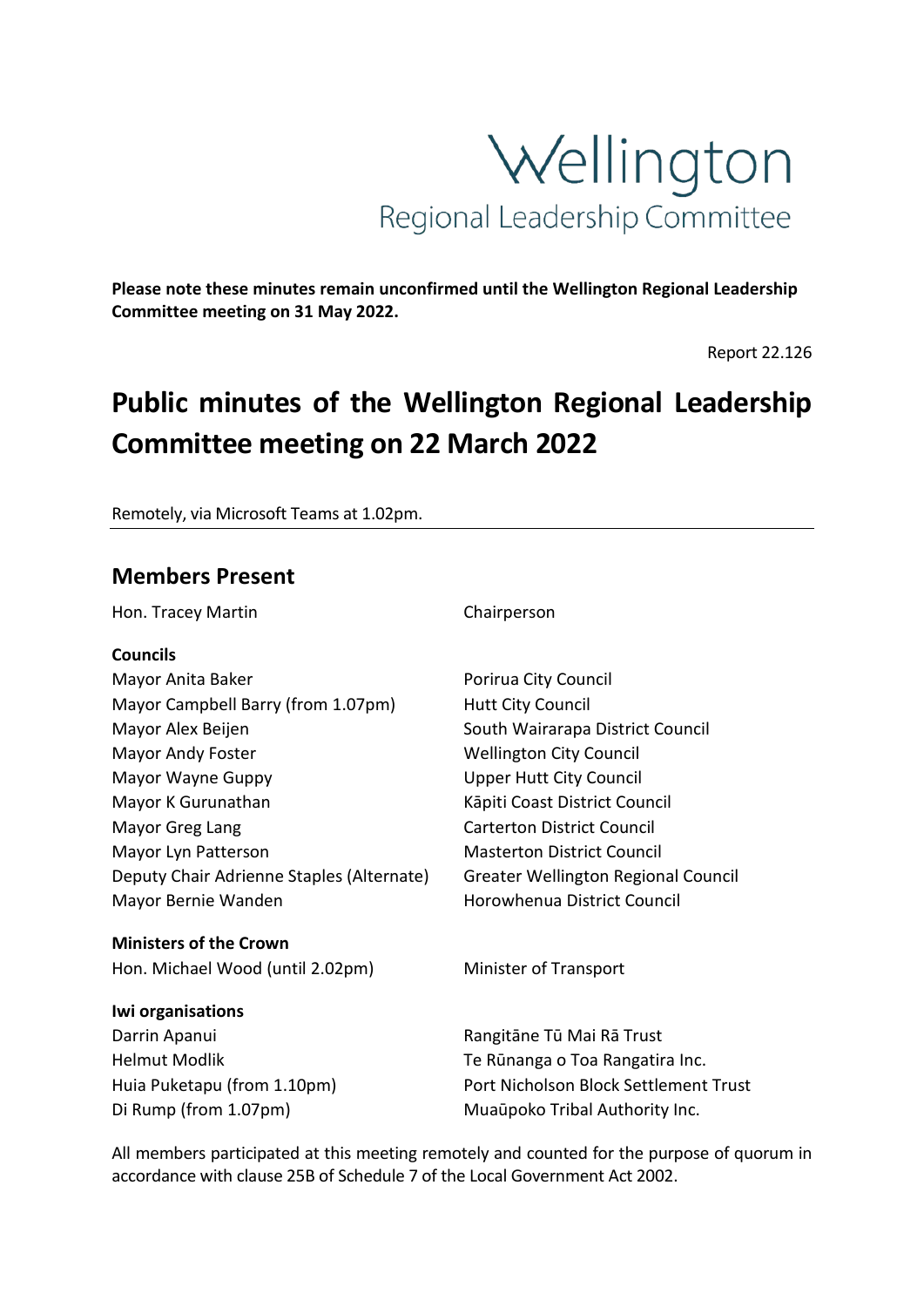# **Karakia timatanga**

The Committee Chair invited Darrin Apanui to open the meeting with a karakia timatanga.

# **Public Business**

#### **1 Apologies**

Moved: Hon. Tracey Martin / Mayor Beijen

That the Committee accepts the apology for absence from Minister Woods and Council Chair Ponter, the apology for early departure from Minister Wood, and the apology for lateness from Huia Puketapu.

The motion was **carried.**

#### **2 Declarations of conflicts of interest**

There were no declarations of conflicts of interest.

#### **3 Public participation**

There was no public participation.

### **4 Confirmation of the Public minutes of the Wellington Regional Leadership Committee meeting of 3 November 2021 - Report 21.528**

Moved: Mayor Beijen / Darrin Apanui

That the Committee confirms the Public minutes of the Wellington Regional Leadership Committee meeting of 3 November 2021 - Report 21.528.

#### The motion was **carried.**

Mayor Barry and Di Rump joined the meeting at 1.07pm, after the vote on the above item.

#### **5 Draft Regional Housing Action Plan – Report 22.79**

Kim Kelly, Programme Director, Wellington Regional Leadership Committee Secretariat, spoke to the report.

Moved: Di Rump / Mayor Foster

That the Committee:

- 1 Approves the draft Regional Housing Action Plan (Attachment 1), incorporating the below changes requested by the Committee:
	- a Strengthened commentary regarding the importance of integrating transport and urban planning as one.
	- b More specific recognition of other vulnerable communities, and the incorporation of these communities into the existing focus areas.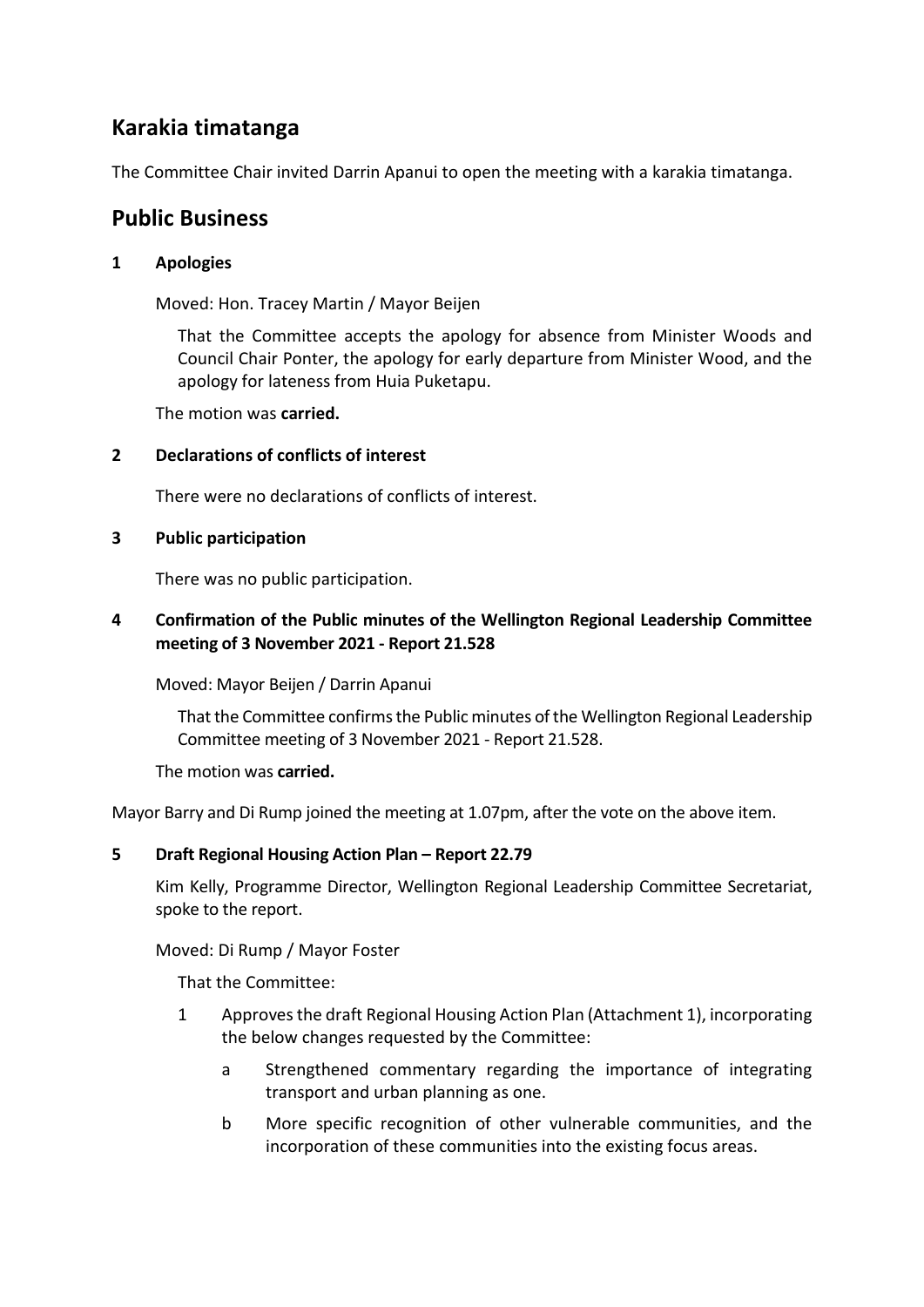2 Notes that once approved, a design version of the Regional Housing Action Plan will be developed.

#### The motion was **carried.**

Huia Puketapu arrived at the meeting at 1.10pm, during the introduction of the above item.

#### **6 Regional Housing Delivery Options – Report 22.80**

Kim Kelly, Programme Director, Wellington Regional Leadership Committee Secretariat, spoke to the report.

#### Moved: Mayor Baker / Mayor Beijen

That the Committee:

- 1 Notes that there are region wide, multi stakeholder opportunities and benefits available to optimise regional housing growth and establish the requirements under Resource Management Act reform as outlined in this report and in Attachment 1.
- 2 Supports the development of a detailed proposal for a "regional expertise and advice unit" as outlined in Attachment 1, noting that the proposal will be provided to the Wellington Regional Leadership Committee Chief Executive Officer Group for approval and then reported back to the Committee for finalisation.
- 3 Endorses further investigation into a "regional housing delivery unit" and a "joint building consenting unit", as outlined in Attachment 1, to be undertaken after the regional expertise and advice unit proposal is complete and in time to inform 2024 Long Term Plans.
- 4 Requests that following the Strategic Planning Act and the Natural and Built Environments Act being passed into law (expected 2023), the Committee Secretariat report back to the Committee on proposed options for a regional response to the development of the Regional Spatial Strategy and the Natural and Built Environment Plan, and in line with this, the potential establishment of a regional resource consenting unit.
- 5 Notes that the capacity of partners to participate in this work is dependent on resourcing and the capacity for change in partner organisations.

The motion was **carried.**

#### **7 Programme Director's Report – March 2022 -Report 22.78**

Kim Kelly, Programme Director, Wellington Regional Leadership Committee Secretariat, spoke to the report.

Moved: Mayor Guppy / Mayor Patterson

That the Committee:

1. Endorses the direction of work outlined in the Programme Director's Report.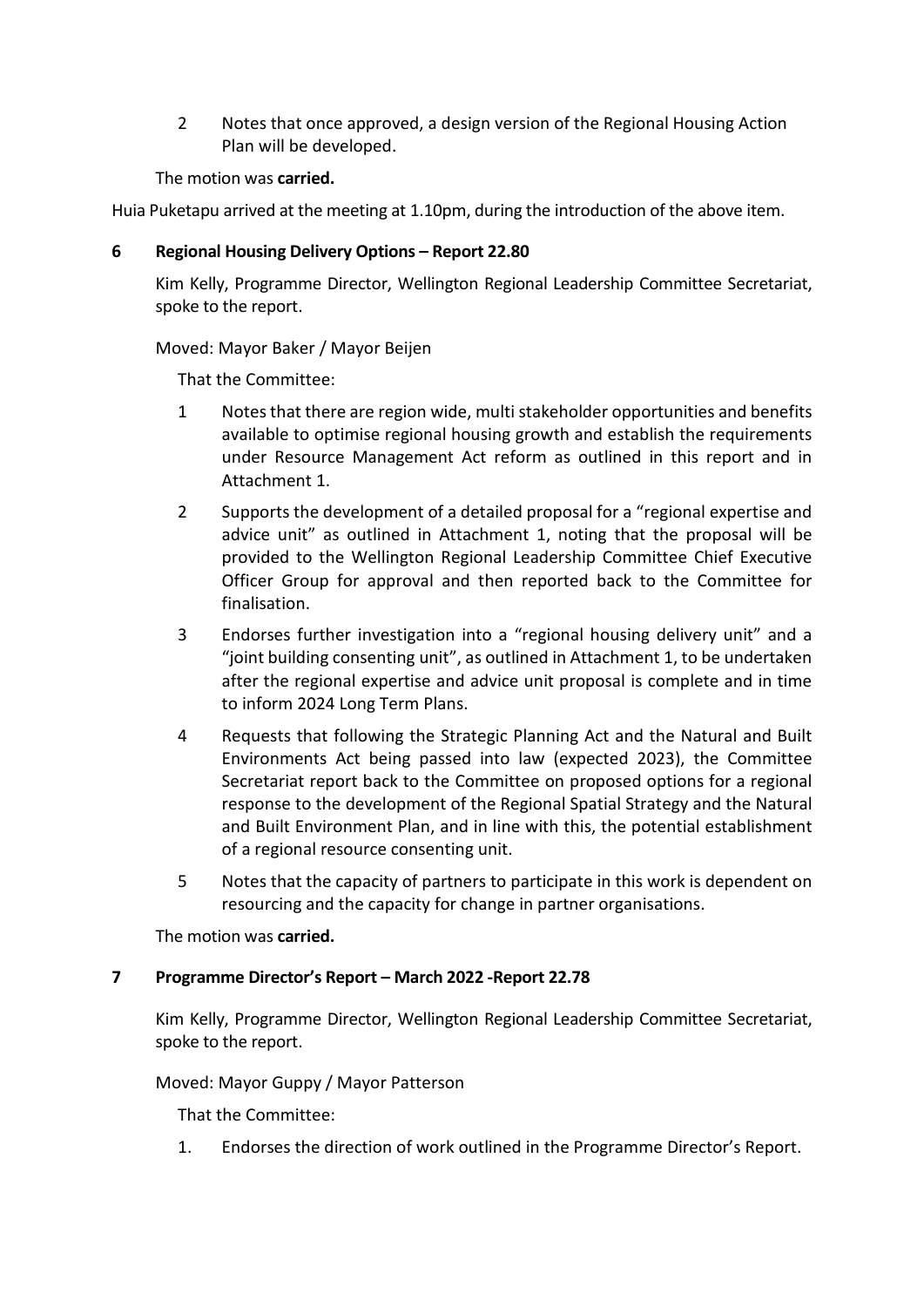- 2. Supports the proposed approach to undertaking the Future Development Strategy (FDS) and the next Housing and Business Development and Capacity Assessment (HBA) for the region.
- 3. Endorses the direction of the Wellington Regional Growth Framework aspects of the Regional Policy Statement Change 1 as outlined in Attachment 3.

The motion was **carried.**

#### **8 Complex Development Opportunities – Report 22.81**

Kim Kelly, Programme Director, Wellington Regional Leadership Committee Secretariat, spoke to the report.

Moved: Mayor Foster / Mayor Guppy

That the Committee:

- 1 Supports the work being undertaken on Complex Development Opportunities.
- 2 Notes that a further report on Complex Development Opportunities will be provided to the Committee at its next meeting in May 2022

The motion was **carried.**

**9 Wellington Regional Leadership Committee Programme Reporting – Report 22.74** [For Information]

Allen Yip, Programme Manager, Wellington Regional Leadership Committee Secretariat, spoke to the report.

**Noted:** The Committee Chair advised that members can send through requests for future areas of analysis and dashboard reporting to the Secretariat for prioritisation.

#### **10 Introduction to the Wellington Transport Analytics Unit – Report 22.108** [For Information]

Andrew Ford, Manager, Wellington Transport Analytics Unit, spoke to the report.

Minister Wood left the meeting at 2.02pm, during discussion of the above item, and did not return.

# **Karakia whakamutunga**

The Committee Chair invited Darrin Apanui to close the meeting with a karakia whakamutunga.

The public meeting closed at 2.09pm.

Hon Tracey Martin